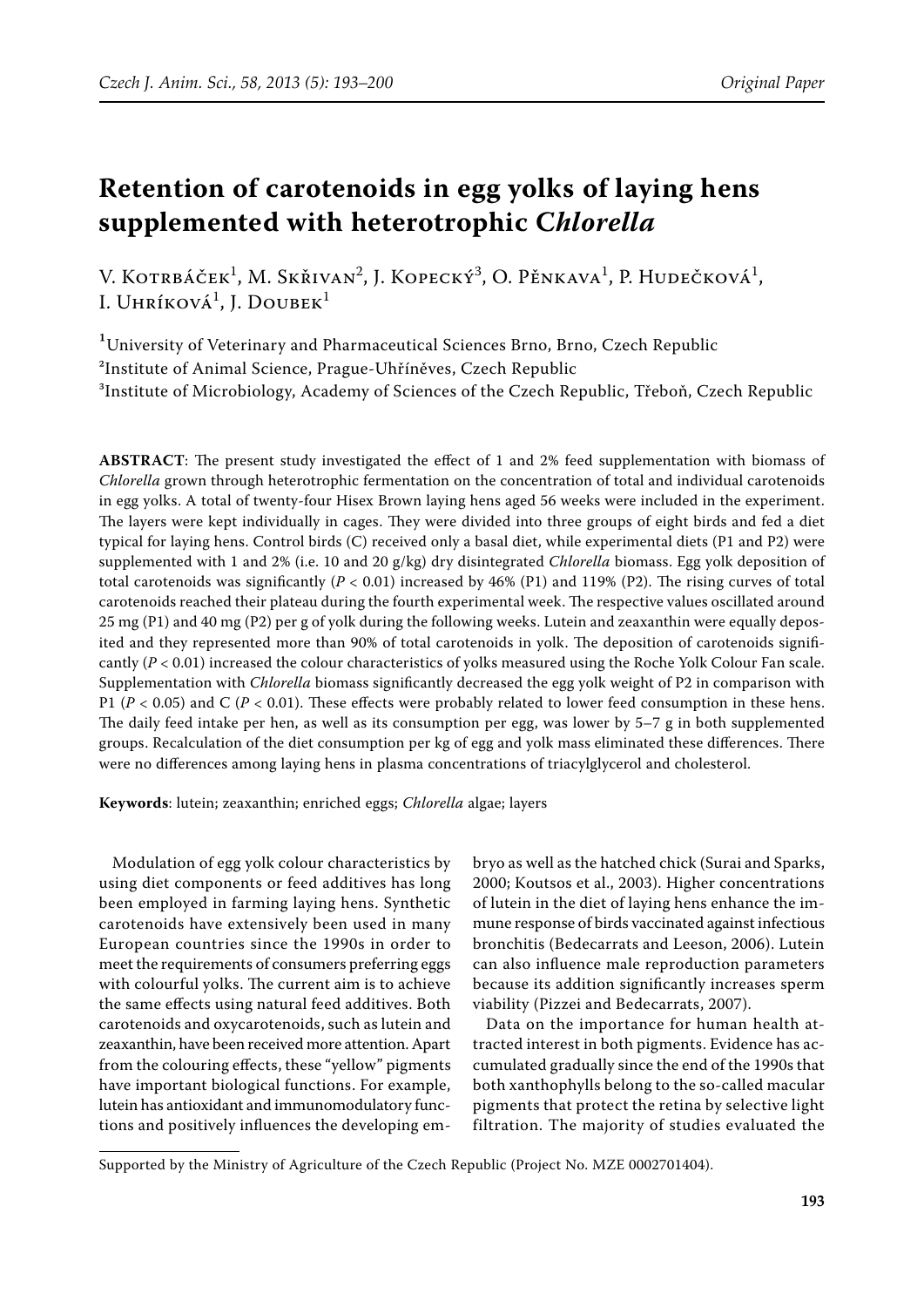association between the nutritional intake of lutein and protection of vision against age-related macular degeneration (Landrum et al., 1997; Granado et al., 2003; Resnikoff et al., 2004; Vishwanathan et al., 2009). Importantly, both pigments are known to bear significant antioxidant effects in relation to cardiovascular diseases (Ribaya et al., 2004). The high content of lutein and zeaxanthin in egg yolks can increase their nutritional value due to their good bioavailability (Handelmann et al., 1999) and eggs can then be considered functional foods, the so-called "designer eggs" (Bedecarrats and Leeson, 2006). Typical diets for laying hens, in particular those based on wheat, do not provide adequate levels of lutein and zeaxanthin. Various additives containing these substances are therefore used. Natural sources employed for this purpose include, for example, microalgae (Frederiksson et al., 2006), plant extracts (Karadas et al., 2006), and different species of carrots (Hammershoj et al., 2010).

In the present study, we used the freshwater algal species *Chlorella* as a source of carotenoids for laying hens. It is known that chlorococcal algae grown in an autotrophic way (i.e. outdoors) concentrate many plant pigments. They store not only chlorophyll but also a wide range of carotenoids including β-carotene. In the feed industry, they are donors of provitamin A as well as carriers of organic-bound trace elements such as selenium and iodine (Kotrbáček et al., 2004; Skřivan et al., 2006; Doucha et al., 2009; Svoboda et al., 2009). Under conditions of heterotrophic culture (i.e. without sunlight) they synthesize less chlorophyll but some strains store more xanthophylls, including lutein (Shi et al., 1997), zeaxanthin, and astaxanthin (Sun et al., 2008).

The aim of the present study was to evaluate the possible use of algae grown heterotrophically as a natural source of xanthophylls in commercial diets for laying hens. We were interested in the dynamics of deposition of algal pigments into the yolk mass, their total concentration and spectrum following supplementation of birds with different levels of *Chlorella* in feeds. Experiments also determined the effects of supplementation on selected parameters of lipid metabolism of laying hens and on their production parameters.

## **Material and methods**

A total of twenty-four Hisex Brown laying hens aged 56 weeks were divided into three groups Table 1. Ingredients and chemical composition of basal diet<sup>a</sup>

| Ingredient                          | (g/kg)         |
|-------------------------------------|----------------|
| Wheat                               | 330            |
| Maize                               | 300            |
| Soybean meal                        | 240            |
| Soybean oil                         | 20             |
| Dicalcium phosphate                 | 10             |
| Sodium chloride                     | 3              |
| Limestone                           | 93             |
| DL-Methionine                       | $\mathfrak{D}$ |
| Vitamin-mineral premix <sup>b</sup> | $\overline{2}$ |
| <b>Analyzed nutrient contents</b>   |                |
| Dry matter                          | 89.6           |
| Crude protein                       | 163.7          |
| Crude fat                           | 46.3           |
| Crude fibre                         | 18.9           |
| Ash                                 | 116.6          |
| Calcium                             | 40.3           |
| Phosphorus                          | 5.9            |
| Total carotenoids (mg/kg)           | 5.1            |
| $ME_N$ (calculated) (MJ/kg)         | 15.5           |

a experimental diets were supplemented with 10 (P1) and 20 (P2) g/kg of dry *Chlorella* biomass. *Chlorella* contained 248 mg/kg of lutein and 241 mg/kg of zeaxanthin. First and second experimental groups contained 11.0 and 16.8 mg/kg of total carotenoids, respectively bvitamin-mineral premix provided per kg of diet: vitamin A 3200 IU, vitamin D<sub>3</sub> 1000 IU, α-tocoferol 20 mg, vitamin  $K_2$  0.6 mg, vitamin  $B_1$  1.6 mg, vitamin  $B_2$ 2.6 mg, vitamin  $B_6$  1.2 mg, vitamin  $B_{12}$  6 µg, biotin 60 µg, folic acid 1 mg, vitamin  $B_2$  12 mg, calcium pantothenate 5 mg, betaine 100 mg, ethoxyquin 1.08 mg, manganese oxide 32 mg, zinc oxide 32 mg, copper sulphate 3.4 mg, potassium iodide 0.4 mg, sodium selenite 60 µg, cobalt sulphate 0.1 mg, glucanase 48 BGU, xylanase 2200 EXU

per eight birds and fed a standard diet for laying hens (Table 1). Control (C) received only a basal diet, while experimental diets (P1 and P2) were supplemented with 10 and 20 g/kg of dry *Chlorella* biomass. Table 1 presents the nutritional composition of basal and supplemented diets, including the total content of carotenoids. The *Chlorella* biomass was produced in the Institute of Microbiology (Academy of Sciences of the Czech Republic, Třeboň). Heterotrophic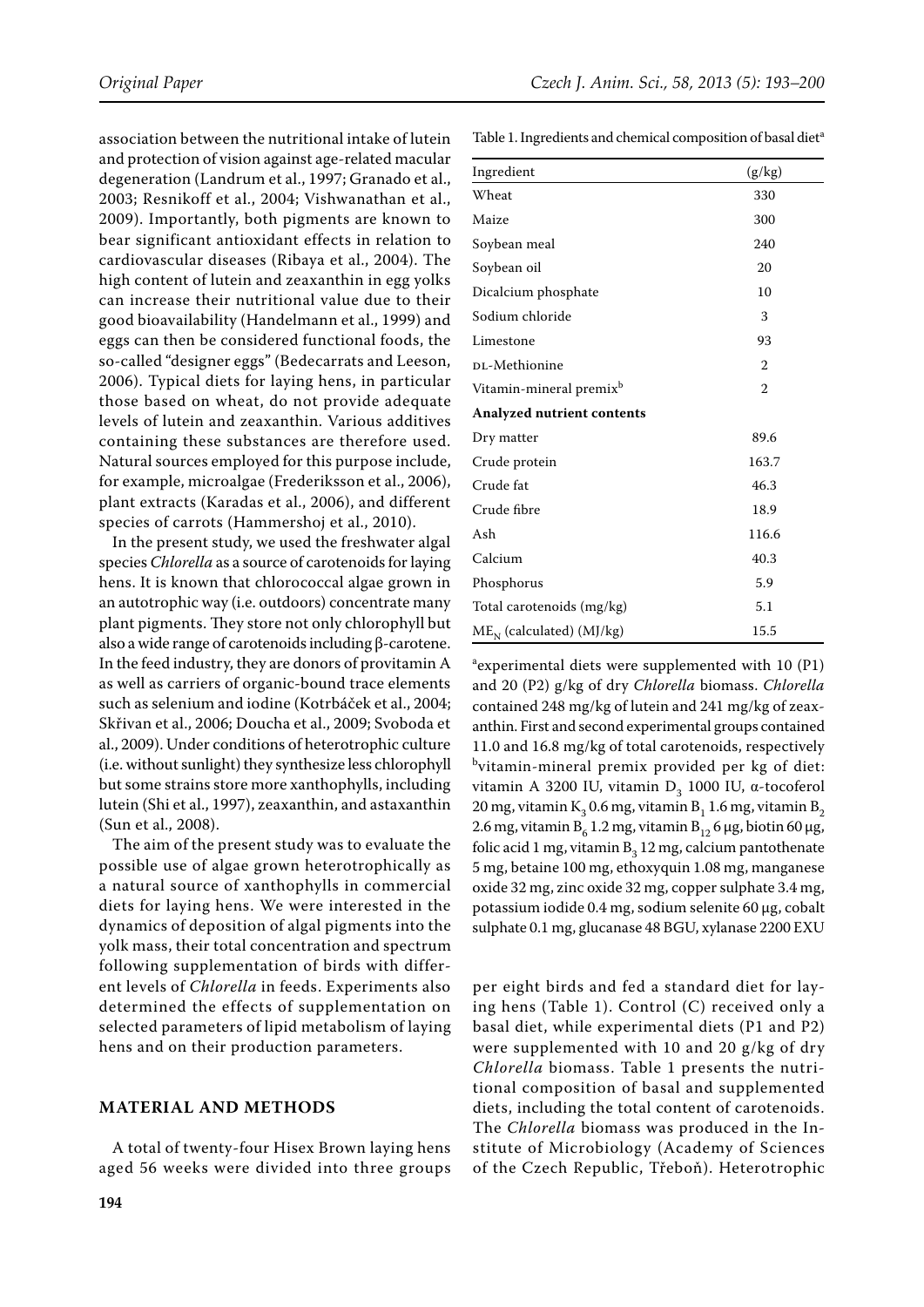fed-batch cultivation (i.e. without sunlight) was used in accordance with Doucha and Lívanský (2001). The microalgal biomass was harvested by centrifugation, disintegrated, spray-dried, and stored in the dark at room temperature until use. Laying hens were kept individually in cages in a room with a 16-hour light-cycle. Feed and water were supplied *ad libitum*. Feed consumption was measured in individual groups at the end of the first experimental month and on day 54, i.e. at the end of the experiment. Live weights were measured individually at the start, after one month, and at the end of the experiment. The number of eggs and hens and their health status were observed daily.

#### **Laboratory analyses**

Individual laying hens were examined with regard to the egg weights and the egg yolk weights. Colour characteristics of egg yolks were evaluated according to the colour scale of Roche Yolk Colour Fan (RYCF). Egg yolks were then lyophilized and mixed with the others from the weekly egg production of individual hens in order to determine the content of total and individual carotenoids with the high performance liquid chromatography (HPLC) using the Agilent 1100 Series system equipped with a UV-VIS diode-array detector (Agilent Technologies, Santa Clara, USA). Pigments were separated using a modified method of Van Heukelem and Thomas (2001). The peak assignment was based on comparison of spectral characteristics with the known retention behaviour of photosynthetic pigments in reverse phase system and confirmed by characteristic mass spectral ions.

Prior to the experiment, hens had blood samples taken from the *vena basilaris* for the determination of triacylglycerols (TAG) and cholesterol (CL). These plasma values were also measured using an automatic analyser Konelab 20 (Thermo Electron Corporation, Vantaa, Finland) in samples obtained after one month and at the end of the experiment.

The feed dry-matter was determined by oven drying at 105°C to constant weight. The ash content of feed was determined by ashing at 550°C in a muffle furnace (AOAC, 1997). The fat content of feed was analyzed by extraction with petroleum ether in a Soxtec 1045 apparatus (Tecator Comp., Hoganas, Sweden). The crude protein content of feed was measured using a Kjeltec Auto 1030 Analyzer (Tecator Comp., Hoganas, Sweden). The calcium content of feed was analyzed in ashed samples by atomic absorption spectrometry (Solaar M-6; JTA Solutions, Cambridge, UK), and the phosphorus content was colourimetrically analyzed using a molybdate reagent (Huxtable and Bressler, 1973). The determination of the content of total carotenoids of feed was similar to that of egg yolks, described above.

### **Statistical analyses**

Restricted sample sizes made it necessary to use non-parametric statistical methods. Differences between controls and experimental groups in individual parameters were tested using the Kruskal-Wallis test together with post-hoc tests according to Steel-Dwass. The development of values during the experiment was evaluated with the Friedman test for One-way repeated measures analysis of variance and post-hoc Wilcoxon-Nemenyi-McDonald-Thompson test (Hollander and Wolfe, 1999) using the code by Galili (http:// www.r-statistics.com/2010/02/post-hoc-analysisfor-friedmans-test-r-code).

## **Results**

As shown in Figure 1A, the mean total carotenoids in egg yolks were already significantly higher in laying hens after one week of supplementation. The differences between controls (C) and groups P1 and P2 gradually increased during the next three weeks. Compared with controls, total carotenoids in egg yolks from groups P1 and P2 increased 1.7- and 2.4-fold, respectively by the end of the first month. These differences remained during the second month of the experiment with no considerable shifts in groups P1 and P2. The significant increase in total carotenoids was due to all pigments measured (Table 2), with lutein and zeaxanthin contributing most (Figure 1B, 1C). Including a small proportion of their *cis* forms, these pigments represented more than 90% of all carotenoids deposited. The proportion of β-carotene in egg yolks was low despite its dynamic rise dependent on the supplementation with *Chlorella* during the experiment. Figure 1D shows that there was a significant increase in β-carotene of the P2 group after one week, while three weeks of supplementation were necessary for the concentration rise in the P1 group.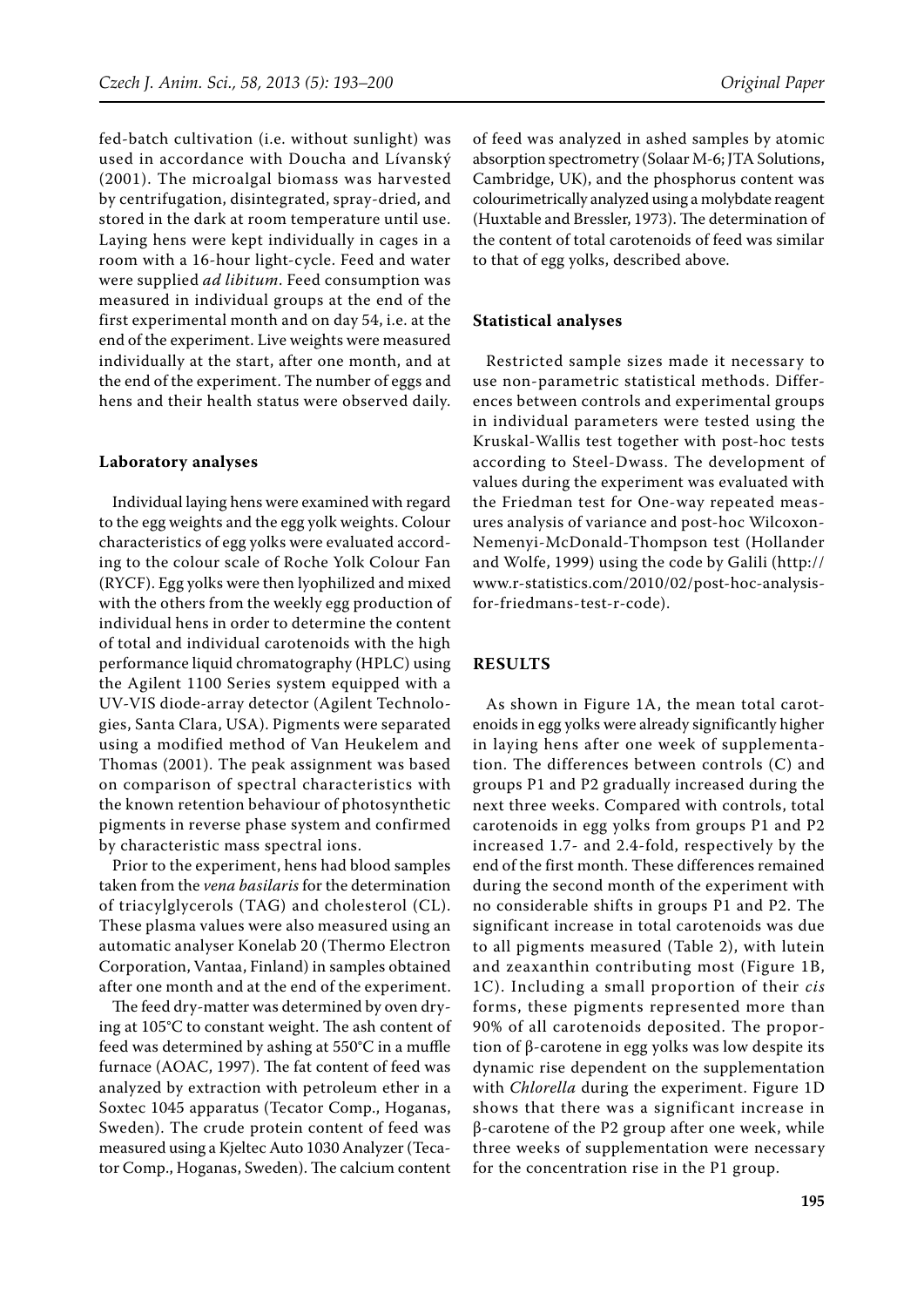

Figure 1. Means  $\pm$  SD of carotenoids in egg yolk as a function of feeding time in control ( $\diamond$ ), P1 ( $\Box$  10 g/kg of *Chlorella*), and P2 (∆ 20 g/kg of *Chlorella*) group: (**A**) total carotenoids, (**B**) lutein, (**C**) zeaxanthin, (**D**) β-carotene

ns = not significant

symbols indicate significant differences between groups in each week of experiment \**P* < 0.05, \*\**P* < 0.01

There were no differences in plasma TAG and CL concentrations between hens supplemented with *Chlorella* and controls (Figure 2A, 2B). The rise in both parameters was observed at the end of the experiment in all groups of hens. Although it was higher in supplemented hens, differences were not of statistical significance due to data variability in these groups.

| Table 2. Mean egg yolk carotenoids content (mean $\pm$ SD; $\mu$ g/kg) during the whole experiment |  |  |  |
|----------------------------------------------------------------------------------------------------|--|--|--|
|----------------------------------------------------------------------------------------------------|--|--|--|

| Characteristic    |                                | P <sub>1</sub>           |                                | Probability |         |            |
|-------------------|--------------------------------|--------------------------|--------------------------------|-------------|---------|------------|
|                   | C                              |                          | P <sub>2</sub>                 | C: P1       | C: P2   | P1: P2     |
| Total carotenoids | $17.33 \pm 1.218$ <sup>c</sup> | $25.30 \pm 2.827^b$      | $37.90 \pm 6.008^a$            | < 0.001     | < 0.001 | < 0.001    |
| Lutein            | $7.09 \pm 0.861$ <sup>c</sup>  | $10.72 \pm 1.686^b$      | $15.43 \pm 3.289$ <sup>a</sup> | < 0.001     | < 0.001 | ${}< 0.01$ |
| Zeaxanthin        | $7.09 \pm 0.247$ <sup>c</sup>  | $10.44 \pm 0.819^b$      | $15.94 \pm 2.145^a$            | < 0.001     | < 0.001 | < 0.001    |
| $\beta$ -carotene | $1.07 \pm 0.142$ <sup>c</sup>  | $1.47 + 0.281^{\rm b}$   | $2.12 \pm 0.453^a$             | < 0.01      | < 0.001 | ${}< 0.01$ |
| cis-Zeaxanthin    | $0.69 \pm 0.030^{\circ}$       | $1.00 \pm 0.139^{\rm b}$ | $1.89 + 0.358$ <sup>a</sup>    | < 0.001     | < 0.001 | < 0.001    |
| cis-Lutein        | $0.85 \pm 0.170^{\circ}$       | $1.20 \pm 0.159^{\rm b}$ | $1.55 \pm 0.161^a$             | < 0.001     | < 0.001 | < 0.001    |
| X carotenoids     | $0.46 \pm 0.034^c$             | $0.77 \pm 0.092^{\rm b}$ | $0.97 \pm 0.130^a$             | < 0.001     | < 0.001 | ${}< 0.01$ |

 $C =$  control group, P1 and P2 = treatment groups

abc<sub>values</sub> in rows with different letters differ significantly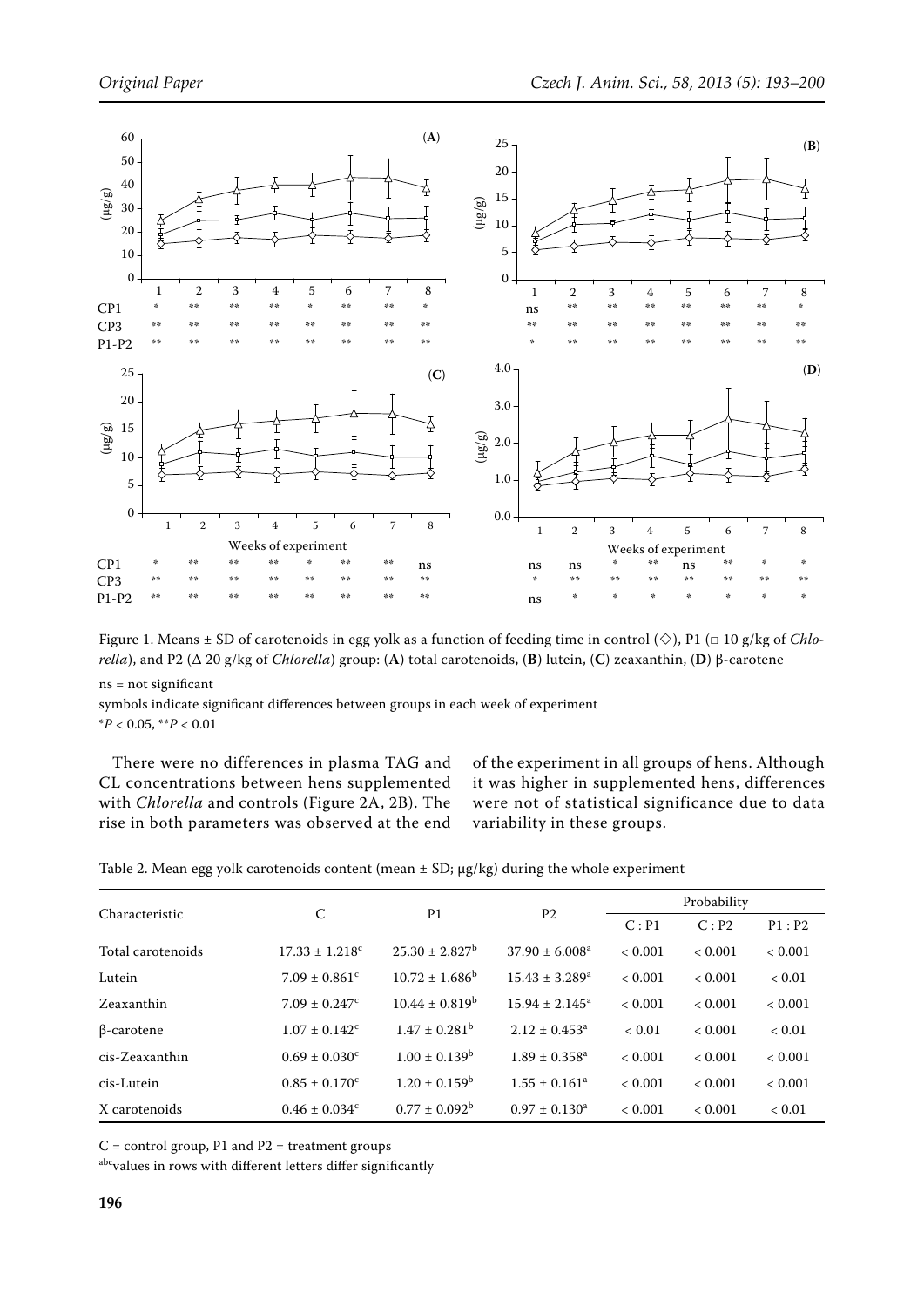

Figure 2. Means ± SD of blood parameters as a function of feeding time in control (□), P1 (▧ 10 g/kg of *Chlorella*), and P2 (∎ 20 g/kg of *Chlorella*) group: (**A**) triacylglycerols, (**B**) cholesterol

Table 3 demonstrates that the colour of egg yolks increased significantly with the rising concentration of carotenoids  $(P < 0.001)$ . While the mean RYCF grade reached 4.1 in controls, groups P1 and P2 were characterized by values 5.0 and 6.1, respectively. Table 3 also presents the egg weight and the yolk weight. The mean egg weight was higher in the control group than in both experimental groups P1 and P2. The differences were, however, not significant. Interestingly, weight of egg yolk was significantly lower in P2 birds when compared with controls  $(P < 0.01)$  and P1 birds  $(P < 0.05)$ . A reduction in feed consumption, although not statistically significant, was observed in hens fed with *Chlorella*. Significant differences among C, P1, and P2 groups were not found in feed consumption per kg of egg mass (2.00, 2.02, and 2.05 kg, respectively) and per egg yolk (7.65, 7.47, and 7.68 kg, respectively). Throughout the experiment, the mean live-weight of hens was the highest and the lowest in the groups C and P2, respectively. Differences between groups were, however, not significant. Significant body weight changes during the experiment were found in hens

from groups C and P2. While control birds were heavier at the end of the experiment (2.04 kg; *P* < 0.05), in P2 hens body weights decreased at the mid-period of the experiment (1.80 kg; *P* < 0.05).

## **Discussion**

As shown in Table 1, the lower content of total carotenoids in the standard diet for hens was due to its composition, because it contained a greater proportion of wheat and less corn, i.e. the source of the yellow pigments, xanthophylls. Addition of *Chlorella* resulted in more than two- and threefold increases of total carotenoids in the diet for P1 and P2 hens, respectively (Table 1). The significant increase in total carotenoids of egg yolks produced by supplemented hens was, therefore, not surprising (Table 2). Changes in the present study occurred more slowly compared with effects of synthetic carotenoids on the colour characteristics of egg yolks and the speed of pigment deposition (Leeson and Caston, 2004). The effects are, however, comparable with those due to other natural sources of carot-

|  |  | Table 3. Egg traits (mean $\pm$ SD) and statistical differences between groups |  |
|--|--|--------------------------------------------------------------------------------|--|
|--|--|--------------------------------------------------------------------------------|--|

| Characteristics          |                        | P1               | P <sub>2</sub>         | Probability |               |               |
|--------------------------|------------------------|------------------|------------------------|-------------|---------------|---------------|
|                          |                        |                  |                        | C: P1       | C: P2         | P1: P2        |
| Egg weight (g)           | $65.8 \pm 1.07$        | $64.2 \pm 1.15$  | $63.8 \pm 1.50$        | ns          | ns            | ns            |
| Yolk weight $(g)$        | $17.4 \pm 0.30$        | $17.3 \pm 0.44$  | $16.6 \pm 0.48$        | ns          | ${}_{< 0.01}$ | ${}_{< 0.05}$ |
| Yolk colour (RYCF value) | $4.1 \pm 0.55^{\circ}$ | $5.0 \pm 0.62^b$ | $6.1 \pm 0.86^{\circ}$ | < 0.001     | < 0.001       | < 0.001       |

 $C =$  control group, P1 and P2 = treatment groups, ns = not significant

abc<sub>values</sub> in rows with different letters differ significantly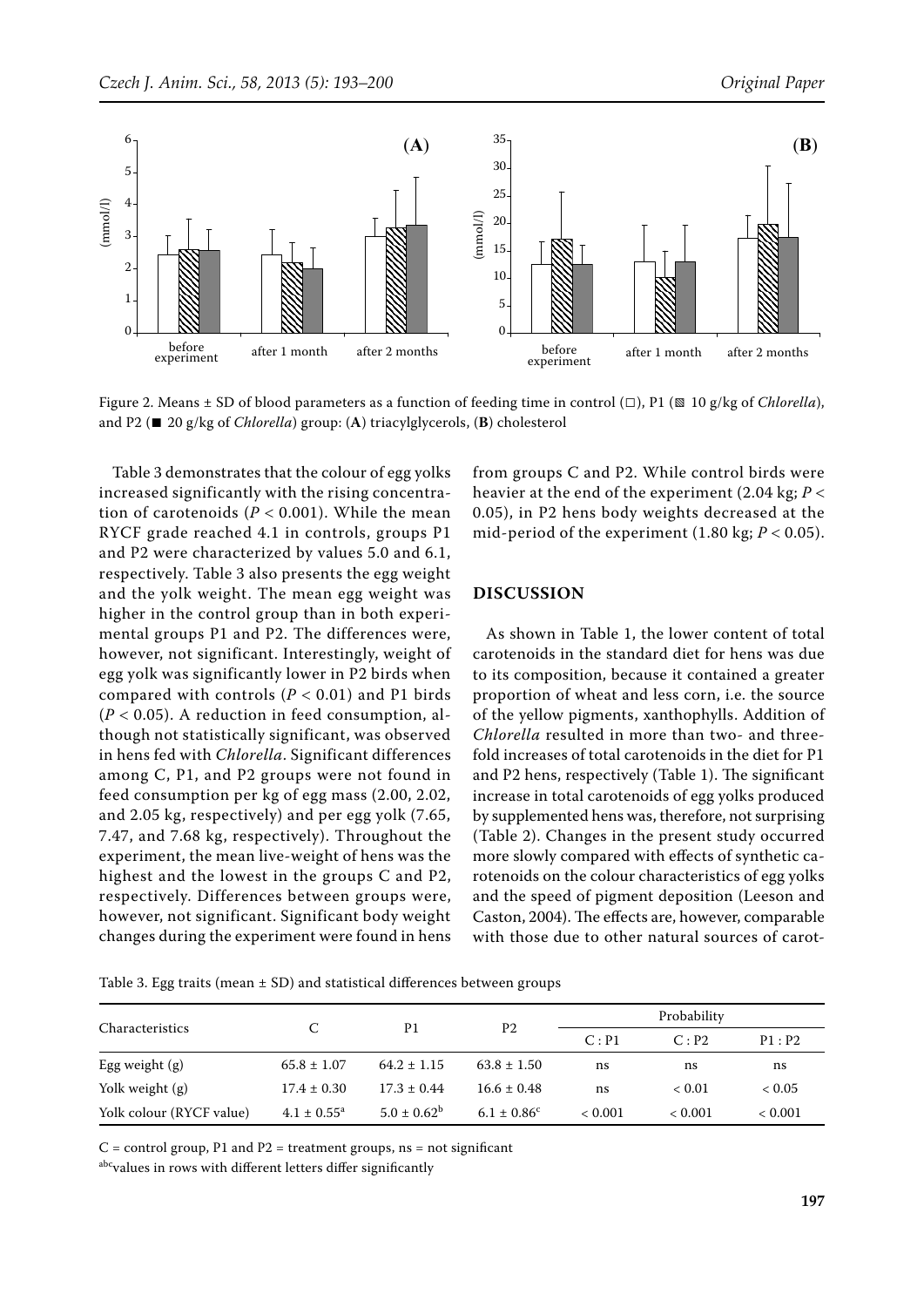enoids; for example, after supplementation of 2 g/ kg marigold extract or 20 g/kg alfalfa concentrate into wheat-barley diets fed to quails (Karadas et al., 2006). Use of the marigold extract for 23 days resulted in a total carotenoid content of 39 mg/g in egg yolks. This corresponds with findings of the present study in P2 hens. The supplement of alfalfa concentrate produced lower values, i.e. 22.4 mg/g of egg yolk. This result is comparable with our P1 group (Figure 1A). There were, however, differences in the composition of the carotenoids. While the above authors mention the prevailing content of lutein amounting to 80% of total carotenoids, our hens deposited lutein and zeaxanthin equally (Figure 1B, 1C). Different varieties of carrots were also used as a natural source of carotenoids in laying hens (Hammershoj et al., 2010). A two-week supplementation of commercial diets by Purple Haze carrots at the dose of 70 g per hen per day resulted in a maximum carotenoid value of 21 mg/g of egg yolk. Comparable results were achieved in this experiment in P1 birds early during the second week of the experiment and in P2 hens after one week of supplementation by algae. Figure 1A demonstrates that the rising curve reached the plateau level after about three weeks of supplementation. Compared with controls, in P1 and P2 hens the mean values of total carotenoids increased by 46 and 119%, respectively.

The efficacy of transfer of algal pigments into egg yolks was not decreased when using a diet supplemented with higher levels of *Chlorella*. Experiments with lutein showed that this pigment can accumulate with a wide range of values depending on its content in feeds (Leeson and Caston, 2004; Leeson et al., 2007).

The proportion of β-carotene in egg yolks of our control laying hens was not high (Figure 1D). The increase of this provitamin after supplementation with *Chlorella* was, however, rather dynamic. Its mean levels increased by one-third and even two-fold in groups P1 and P2, respectively, when compared with controls. A similar increase was reported after adding carrots rich in β-carotene, i.e. orange and purple ones (Hammershoj et al., 2010). In agreement with the above reports, we assume that the increase was enabled by the sufficient addition of vitamin A into the standard diet (Table 1). β-carotene supplied with *Chlorella* is, therefore, not converted into vitamin A and can be deposited in egg yolks.

High intake of both yellow pigments in *Chlorella*-supplemented laying hens resulted in colour

changes of yolks (Table 3). Significant increases on the Roche Yolk Colour Fan were noted both in groups P1 and P2 when compared with controls as well as with each other  $(P < 0.01)$ . Regarding commercial requirements, mean values from 5 to 6 were relatively low but they were comparable with the colour characteristics following addition of the same amount of alfalfa concentrate (Karadas et al., 2006), and exceeded values obtained when providing various carrots (Hammershoj et al., 2010). Values of TAG and CL in controls and experimental laying hens were statistically insignificant (Figure 2). The rise in both parameters at the end of the experiment occurred in all groups. However, the rise in these parameters was more marked in supplemented birds and, moreover, there was a high variability of both TAG and CL. Some birds showed signs of lipomobilization, including a body mass drop in P2 hens (*P* < 0.05), as opposed to the body weight gain in controls (*P* < 0.05).

As feed consumption was lower in P1 and P2 groups than in controls, feed conversion per egg was higher in experimental birds. These differences disappeared, however, after recalculating the data on feed consumption per kg of egg and yolk mass. The drop in feed consumption after addition of *Chlorella* was rather surprising. Its association with the intake of carotenoids can be excluded because even several-times higher doses of lutein did not influence feed intake by laying hens (Leeson et al., 2007). Lower feed consumption was commonly reported after addition of voluminous components in feed for hens. For example, laying hens supplementation with 108 g of carrots daily decreased standard diet consumption by 16 g per day (Steenfeld et al., 2007). Clearly, there are volume limits of the gastrointestinal tract. Addition of *Chlorella* powder to birds in this experiment, however, did not change the diet volume. It is well known that the dry disintegrated biomass can bind water and its content of microcrystalline and amorphous cellulose may slow down the passage of digesta through the gastrointestinal tract and influence the diet consumption in this way (Lipstein et al., 1980). Group P2 birds consumed the least amount of diet and showed significantly lower egg yolk mass when compared with controls (*P* < 0.01) as well as P1 hens ( $P < 0.05$ ). These findings correspond with data on lower diet consumption and a drop in egg yolk mass after supplementation of hens with 70 g of carrots (Hammershoj et al., 2010).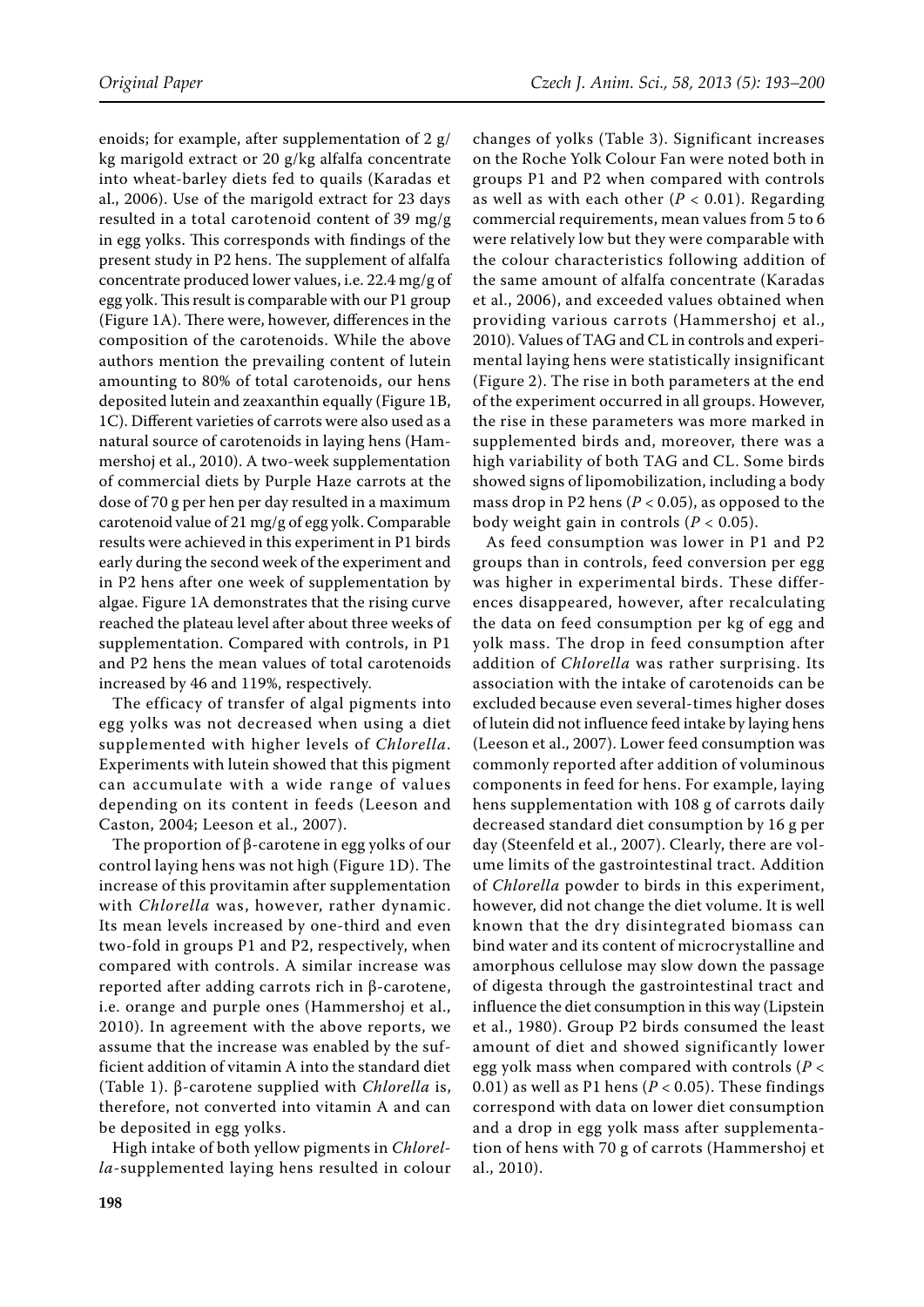# **Conclusion**

It can be concluded that diet supplementation with the heterotrophic *Chlorella* biomass significantly increases the deposition of total carotenoids in egg yolks. Both nutritional and biological valuable pigments, lutein and zeaxanthin, accumulated equally in egg yolks and represented 90% of all carotenoids deposited. Their maximum concentrations were achieved after four weeks of supplementation and exceeded 25 and 40 mg per g of yolk after addition of 10 and 20 g of *Chlorella* per kg of diet, respectively. Deterioration of some parameters in birds with a higher level of supplementation was probably due to drop in feed consumption.

# **References**

- AOAC (1997): Official Methods of Analysis. 16<sup>th</sup> Ed. Association of Official Analytical Chemists, Gaithersbourg, USA.
- Bedecarrats G.Y., Leeson S. (2006): Dietary lutein influences immune response in laying hens. Journal of Applied Poultry Research, 15, 183–189.
- Doucha J., Lívanský K. (2001): Method of controlled cultivation of algae in heterotrophic mode of nutrition. Czech Patent 288638/2001.
- Doucha J., Lívanský K., Kotrbáček V., Zachleder V. (2009): Production of *Chlorella* biomass enriched by selenium and its use in animal nutrition: a review. Applied Microbiology and Biotechnology, 83, 1001–1008.
- Frederiksson S., Elwinger K., Pickova J. (2006): Fatty acids and carotenoids composition of egg yolk as an effect of microalgae addition to feed formula to laying hens. Food Chemistry, 99, 530–537.
- Granado F., Olmedilla B., Blanco I. (2003): Nutritional and clinical relevance of lutein in human health. British Journal of Nutrition, 90, 487–504.
- Hammershoj M., Kidmose U., Steenfeldt S. (2010): Deposition of carotenoids in egg yolk by short-term supplement of coloured carrot (*Daucus carota*) varieties as forage material for egg-laying hens. Journal of the Science of Food and Agriculture*,* 90, 1163–1171.
- Handelmann D., Nightingale A.H., Lichtenstein E.J., Schaefer E.J., Blumberk J.B. (1999): Lutein and zeaxanthin concentrations in plasma after dietary supplementation with egg yolk. American Journal of Clinical Nutrition, 70, 247–251.
- Hollander M., Wolfe D.A. (1999): Nonparametric Statistical Methods. 2nd Ed*.* Wiley-Interscience, New York, USA.
- Huxtable R., Bressler R. (1973): Determination of orthophosphate. Analytical Biochemistry, 54, 604–608.
- Karadas F., Grammenidis E., Surai P.F., Acamovic T., Sparks N.H. (2006): Effect of carotenoids from lucerne, marigold and tomato on egg yolk pigmentation and carotenoid composition. British Poultry Science, 47, 561–566.
- Kotrbáček V., Doucha J., Offenbartl F. (2004): Use of *Chlorella* as a carrier of organic-bound iodine in the nutrition of sows. Czech Journal of Animal Science, 49, 28–32.
- Koutsos E.A., Clifford A.J., Calvert C.C., Klasing K.C. (2003): Maternal carotenoid status modifies the incorporation of dietary carotenoids into the immune tissues of growing chickens (*Gallus gallus domesticus*). Journal of Nutrition, 133, 1132–1138.
- Landrum J.T., Bone R.A., Joa H., Kilburn M.D., Moorel L.L., Sprague K.E. (1997): A one year study of the macular pigment: the effect of 140 days of a lutein supplement. Experimental Eye Research, 65, 57–62.
- Leeson S., Caston L. (2004): Enrichment of eggs with lutein. Poultry Science, 83, 1709–1720.
- Leeson S., Caston L., Namkung H. (2007): Effect of dietary lutein and flax on performance, egg composition and liver status of laying hens. Canadian Journal of Animal Science, 87, 365–372.
- Lipstein B., Hurwitz S., Bornstein S. (1980): The nutritional value of algae for poultry. Dried *Chlorella* in layer diets. British Poultry Science, 21, 23–27.
- Pizzei H., Bedecarrats G.Y. (2007): Study of the effect of dietary lutein on reproductive performances in chickens. Journal of Poultry Science, 44, 409–415.
- Resnikoff S., Pascolini D., Etya´ale D., Kocur J., Pararajasegaram R., Pokharel G.P., Mariotti S.P. (2004): Global data on visual impairment in the year 2002. Bulletin of the World Health Organization, 82, 844–851.
- Ribaya-Mercado J.D., Blumberg J.B. (2004): Lutein and zeaxanthin and their potential roles in disease prevention. Journal of American College of Nutrition, 23, 567–587.
- Shi X.M., Chen F., Yuan J.P., Chen H. (1997): Heterotrophic production of lutein by selected *Chlorella* strains. Journal of Applied Phycology, 9, 445–450.
- Skřivan M., Šimáně J., Dlouhá G., Doucha J. (2006): Effect of dietary sodium selenite, Se-enriched yeast and Seenriched *Chlorella* on egg Se concentration, physical parameters of eggs and laying hen production. Czech Journal of Animal Science, 51, 163–167.
- Steenfeldt S., Kjaer J.B., Engberg R.M. (2007): Effect of feeding silages or carrots as supplements to laying hens on production performance, nutrient digestibility, gut structure, gut microflora and feather pecking behaviour. British Poultry Science, 48, 454–468.
- Sun N., Wang Y., Li Y.T., Huang J.C., Chen F. (2008): Sugarbased growth, astaxanthin accumulation and caroteno-